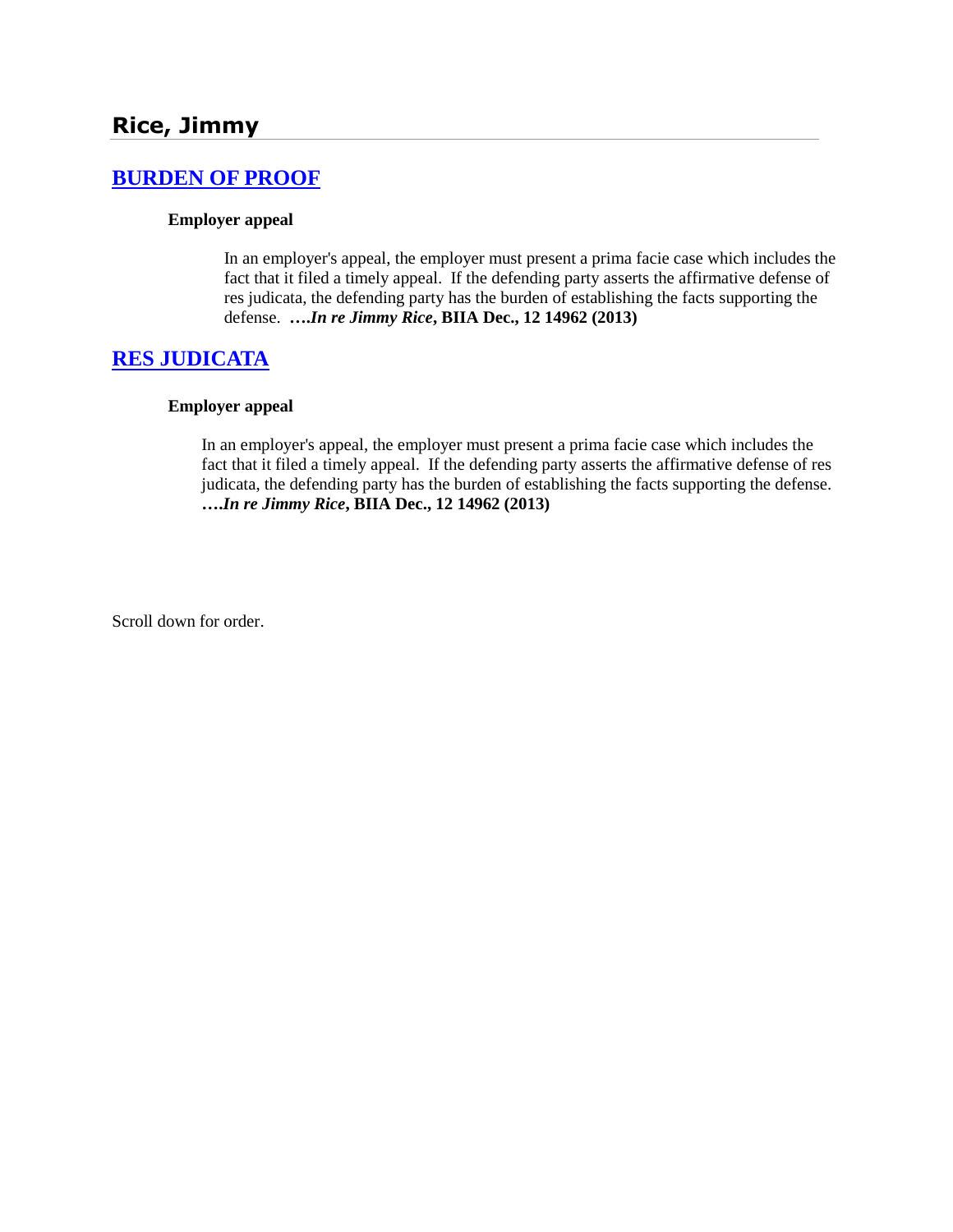## **BEFORE THE BOARD OF INDUSTRIAL INSURANCE APPEALS STATE OF WASHINGTON**

**)**

**) )**

**IN RE: JIMMY R. RICE ) DOCKET NO. 12 14962**

**CLAIM NO. AG-58632 )**

1

2

3

4

5 6

7

8

14

15

16

17

18

**ORDER VACATING PROPOSED DECISION AND ORDER AND REMANDING FOR FURTHER PROCEEDINGS**

APPEARANCES:

Claimant, Jimmy R. Rice, by Putnam, Lieb, per Wayne Lieb

9 10 Employer, Falcon Waterfree Technologies, by AMS Law, P.C., per Aaron K. Owada

11 12 13 Department of Labor and Industries, by The Office of the Attorney General, per Kaylynn What, Assistant

The employer, Falcon Waterfree Technologies, filed an appeal with the Board of Industrial Insurance Appeals on April 20, 2012, from an order of the Department of Labor and Industries dated March 12, 2012. In this order, the Department affirmed an October 11, 2011 order in which it allowed the claim for a March 12, 2009 industrial injury and for occupational asthma due to exposure to ammonia gas on the job. The appeal is **REMANDED FOR FURTHER PROCEEDINGS**.

## **OVERVIEW**

As provided by RCW 51.52.104 and RCW 51.52.106, this matter is before the Board for review and decision. Falcon Waterfree Technologies filed a timely Petition for Review of a March 1, 2013 Proposed Decision and Order in which the industrial appeals judge dismissed the employer's appeal for failure to make a prima facie showing that the October 11, 2011 Department order was timely protested or appealed.

The deadline for filing a Petition for Review was extended to April 15, 2013. On April 25, 2013, the claimant, Jimmy R. Rice, filed a request addressed to the industrial appeals judge seeking adjudication of his outstanding Motion for Fees and Costs. On May 2, 2013, Mr. Rice filed Claimant's Motion to Supplement Record with the discovery deposition of Michael Dwyer, and Claimant's Response to Employer's Petition for Review.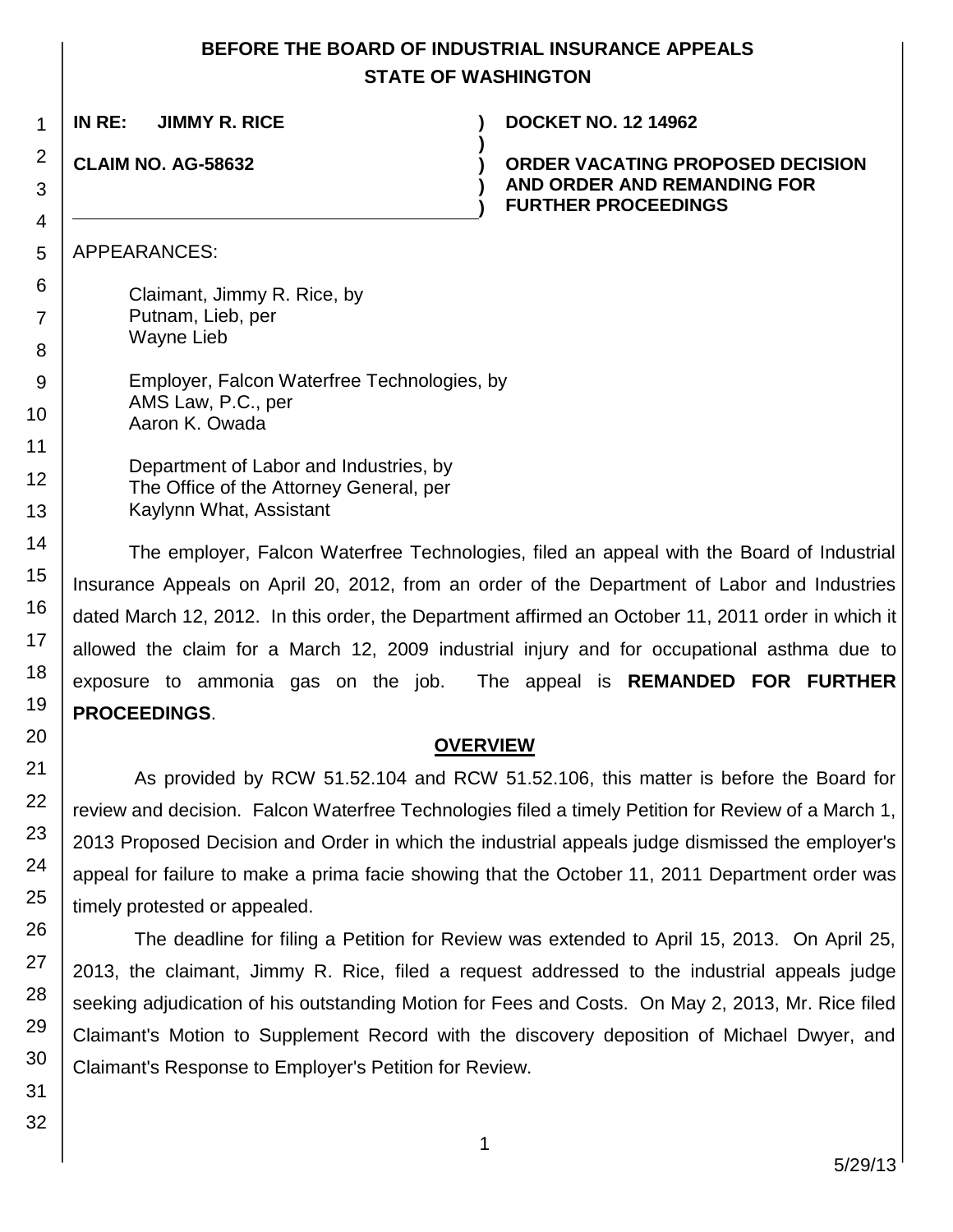1 2 3 4 5 6 7 8 We have granted review because the industrial appeals judge erroneously required the employer to make a prima facie showing that it had timely protested or appealed the October 11, 2011 order in which the Department allowed the claim and then dismissed the appeal when the employer failed to satisfy that burden. Res judicata is an affirmative defense that was raised by the claimant. Mr. Rice therefore had the burden of going forward and proving that the October 11, 2011 allowance order was final and binding. CR 8(c); *In re Daniel A. Gilbertson*, Dckt. No. 89 2865 (November 7, 1990); *Luisi Truck Lines v. Wash. Utils. & Transp. Com*, 72 Wn.2d 887, 894 (1967); *Hisle v. Todd Pac. Shipyards*, 151 Wn.2d 853, 865 (2002).

9 10 11 12 13 14 15 The Proposed Decision and Order is vacated and the appeal is remanded for further proceedings. On remand the industrial appeals judge shall address any pending motions. In addition, we note that there are duplicate Exhibit Nos. 1. At the December 7, 2012 hearing, the industrial appeals judge admitted the discovery deposition of Matthew Korcinsky as Exhibit No. 1. The other Exhibit No. 1 is a January 4, 2012 memo from Tina Bryant to Sean at Falcon Waterfree Urinals, and that exhibit is identical to Exhibit No. 2. Both were offered at the December 10, 2012 hearing. On remand the industrial appeals judge shall sort out the confusion.

16 17 18 19 20 21 22 23 24 There is also the question of whether the industrial appeals judge should have permitted the employer to present the testimony of Shawn Switzer by telephone regarding the employer's receipt of the October 11, 2011 order. The industrial appeals judge denied the employer's request for telephonic testimony and the employer was unable to secure Mr. Switzer's personal attendance, which contributed to the dismissal of its appeal. We believe the industrial appeals judge should have permitted Mr. Switzer to testify by telephone. However, because we are vacating the Proposed Decision and Order for other reasons and remanding for further proceedings, the industrial appeals judge will have the opportunity to address this question again if it arises, based on the most current information provided by the parties.

### **DECISION**

Received 1-4-12 DO 3-10-11 is canceled. Claim for industrial injury that occurred on 3-12-09 while working for Falcon Waterfree Technologies is allowed. Worker

entitled to receive treatment and benefits. (DET)

The Jurisdictional History prepared by Board staff and sent to the parties showed: 10-11-11 DO

32

25

26

31 3-5-12 P&RR Employer (Owada - Atty) DO 10-11-11 rc'vd 1-4-12 3-12-12 DO **DO 10-11-11** is AFFIRMED (Appealable Only)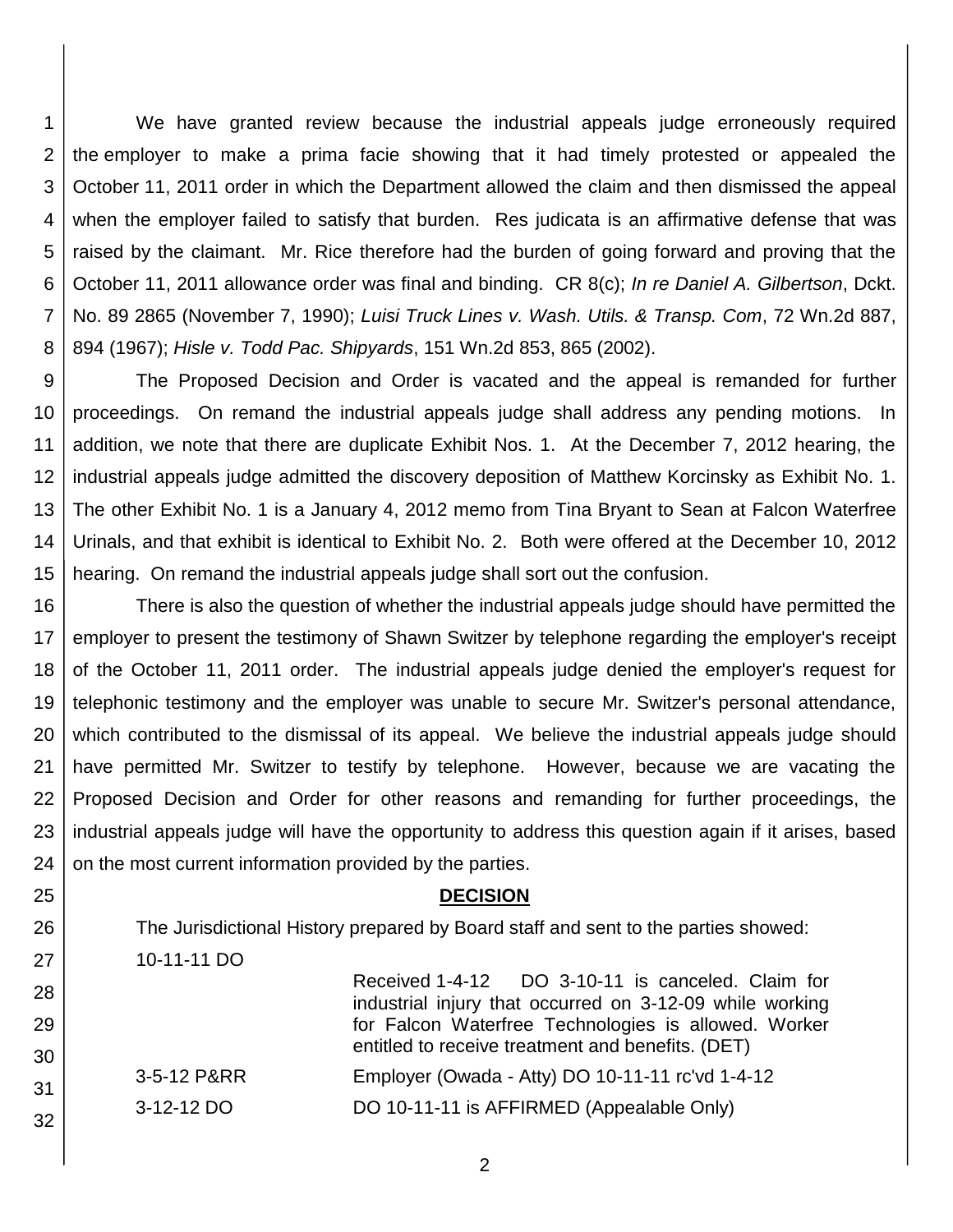1 2 3 4 5 6 7 8 9 10 On its face, the Jurisdictional History did not reveal any problem with the timeliness of the employer's protest of the October 11, 2011 order under RCW 51.52.050, which requires that a protest be filed within 60 days of the date the order was communicated to the party. The sixtieth day after January 4, 2012, fell on March 4, 2012. As provided by ER 201, we take judicial notice of the fact that March 4, 2012 was a Sunday. The employer therefore had until Monday, March 5, 2012, to file the protest. RCW 1.12.040. If, as the Jurisdictional History indicates, the employer received the order on January 4, 2012, and protested it on March 5, 2012, the protest was timely. That would mean the October 11, 2011 order has not become final and the Department had the authority to issue the subsequent March 12, 2012 order in which it affirmed the October 11, 2011 order.

11 12 13 14 15 16 17 18 However, the parties did not stipulate to the Jurisdictional History. In addition, this appeal has a rather convoluted procedural history. The current appeal in Docket No. 12 14962 was originally consolidated with nine other appeals regarding this claim. Docket No. 12 14962 is the only appeal still pending. The August 1, 2012 Interlocutory Order Establishing Litigation Schedule in the ten consolidated appeals identified timeliness issues with respect to three other appeals but not Docket No. 12 14962. A hearing was scheduled for October 16, 2012, to address the timeliness issues in the other appeals and that hearing was later rescheduled to November 26, 2012, at the claimant's request.

19 20 21 22 23 24 25 In the August 1, 2012 order, the industrial appeals judge required any party wishing to present testimony by telephone to file a motion unless the parties agreed to telephonic proceedings. On September 12, 2012, the employer filed a Motion to Allow Telephonic Testimony. The Department joined the employer's motion on September 10, 2012. The claimant filed his opposition on September 25, 2012. On September 28, 2012, and October 1, 2012, the Department and the employer filed replies. The motion was heard on October 4, 2012, at which point the industrial appeals judge made the following oral ruling:

26 27 28 29 30 31 This is what I'm going to order: At this point in time I'm not going to grant the motion, but I'm going to give the parties an opportunity to -- short opportunity to provide any more detailed information that they choose to. And I wouldn't expect that -- it would be about the particular witnesses at issue and perhaps addressing some of the factors if they choose to. But, again, I wouldn't expect that any summary regarding their need for telephone testimony be more than a paragraph, and perhaps a short paragraph at that.

32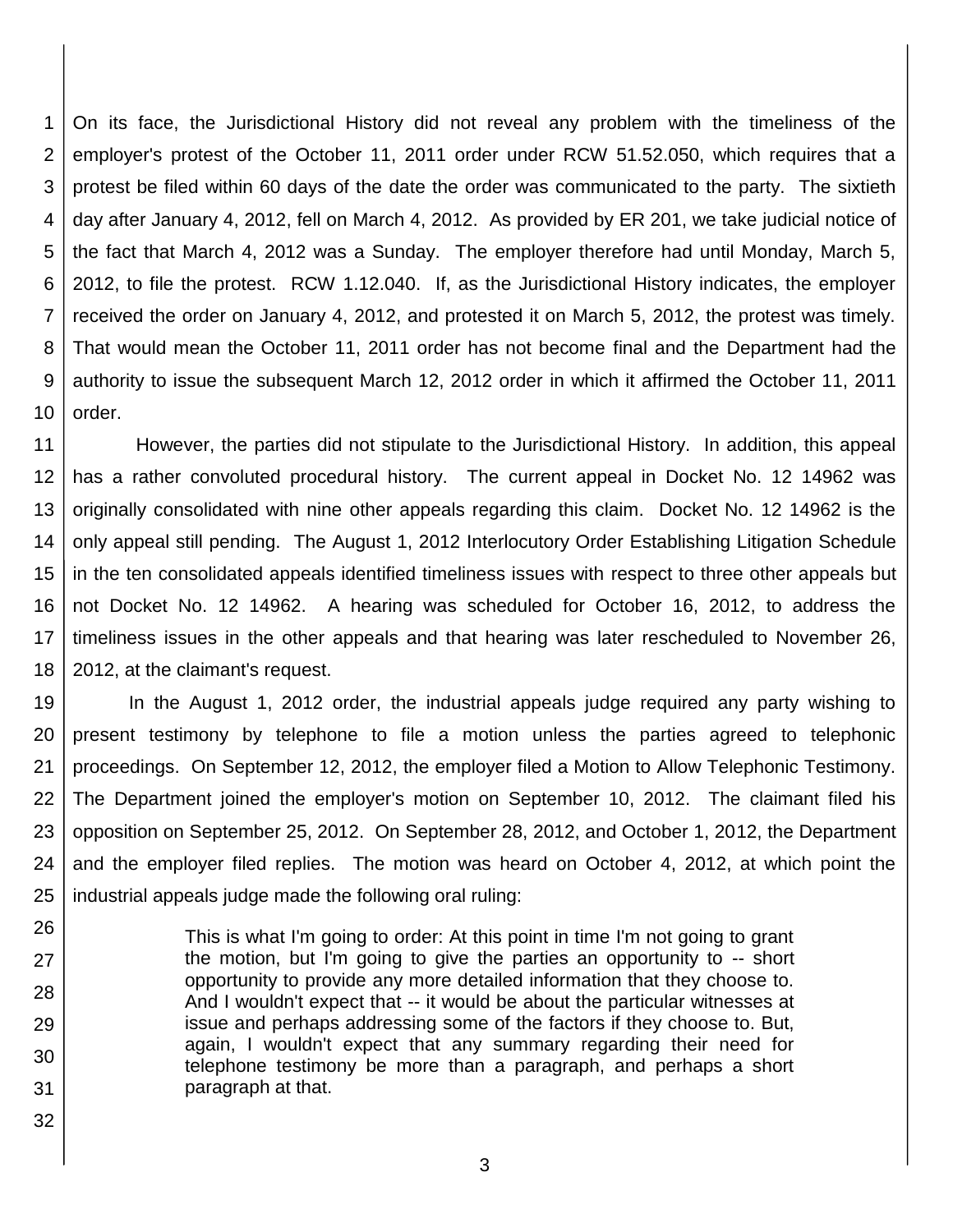And if there's an individualized identification of the information sufficient in my mind to allow their testimony by telephone, I'll be granting that. So that's my ruling.

10/4/12 Tr. at 17.

There was some further discussion on the record, with the claimant's attorney requesting that the industrial appeals judge require declarations going through all of the factors set forth in *In re Peter Kim*, BIIA Dec., 00 21147 (2002). The industrial appeals judge indicated that a paragraph and the representations of the attorneys would suffice but that he would also issue a written order once he had received submissions from the parties.

On October 31, 2012, the industrial appeals judge issued a written order in which he allowed the Department to take the testimony of Randall Bell, M.D., and Donald Schaezler, Ph.D., by telephone. In his written order, he stated:

> The Employer may not call witnesses by telephone unless it provides an individualized description of the basis for each witness's testimony by telephone. Any such description shall be filed by the employer not less than one month prior to the hearing. At the time of filing of such a description, the employer shall request a telephone conference to permit the judge to make a ruling on its request.

After the October 4, 2012 motion hearing, there were still several outstanding discovery issues, and a conference was scheduled for November 9, 2012, to address those questions. At that conference, the Assistant Attorney General indicated she wanted to clarify that the claimant was apparently now raising an issue about whether the employer had "correctly or promptly appealed the October 11, 2011 order" in Docket No. 12 149062. 11/9/12 Tr. at 6. There was some discussion regarding which party had the burden of going forward and the burden of proof on this issue. Ultimately, the employer agreed to present its evidence first even though it continued to believe that because the claimant was raising the issue the claimant had the burden of proving that the employer had not timely challenged the October 11, 2011 allowance order.

On November 19, 2012, the claimant filed a letter seeking to correct the statement of the timeliness issue in the August 1, 2012 Interlocutory Order Establishing Litigation Schedule to include: "Did the employer file a timely appeal to the Department order, allowing Mr. Rice's claim for benefits, dated October 11, 2011?" On November 21, 2011, the employer filed its second amended witness confirmation, substituting Shawn Switzer as a witness. The letter stated:

> As Mr. Switzer is not in the State of Washington we request his testimony be taken by telephone on Monday, November 26, 2012. Mr. Switzer's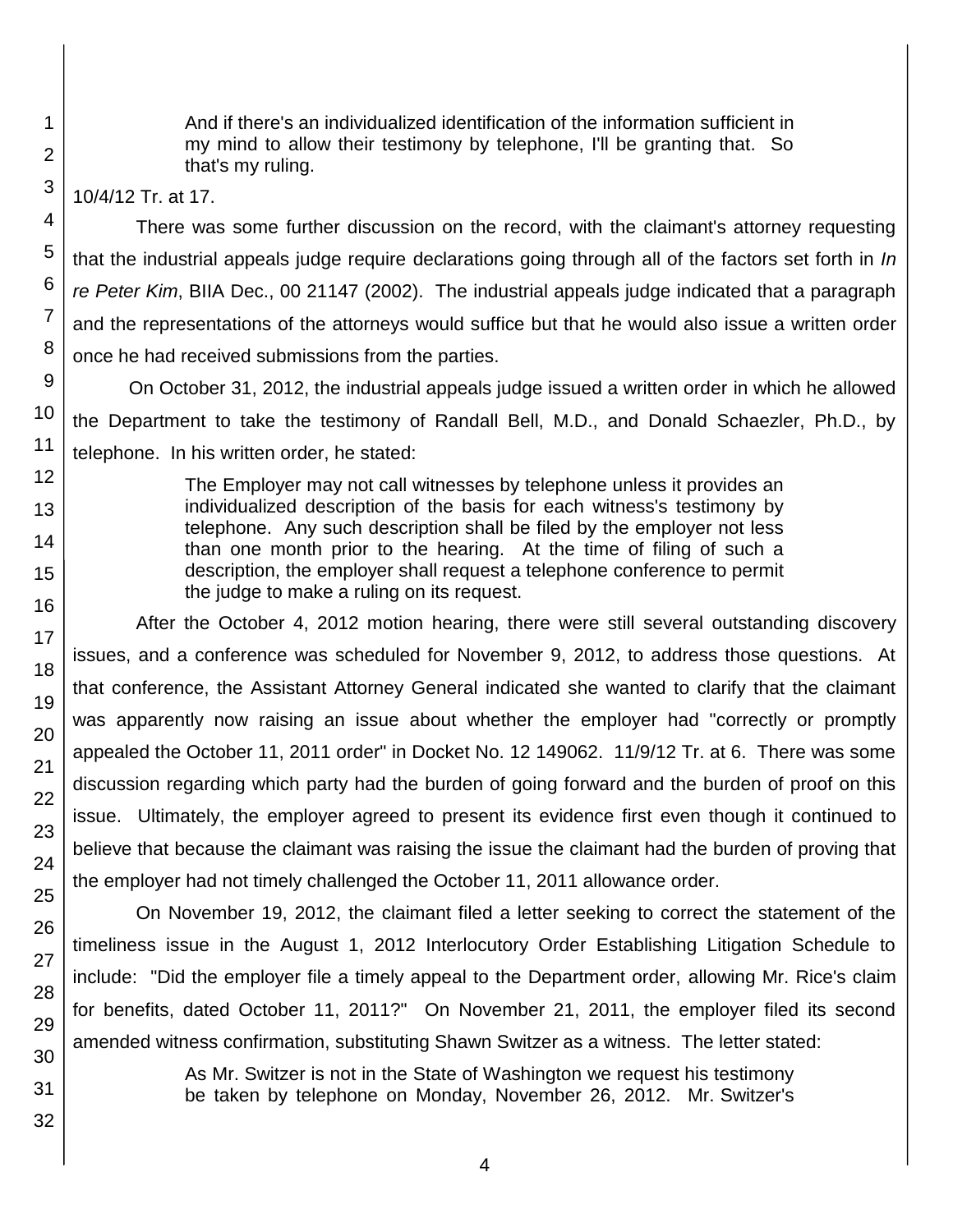testimony is expected to last lest (sic) than 30 minutes and pertains to his communications with the Department of Labor and Industries and the Department's acceptance of Mr. Rice's claim. We do not believe it is judiciously feasible to bring Mr. Switzer to Washington for such limited testimony.

The November 26, 2012 timeliness hearing ended up being canceled because the employer's attorney was hospitalized. It was re-scheduled for December 10, 2012. On December 7, 2012, two conferences were held to address pre-trial issues, one in the morning and one in the afternoon. A number of matters were discussed. Our focus is on the industrial appeals judge's handling of the employer's request to present Mr. Switzer's testimony by telephone on December 10, 2012.

The industrial appeals judge determined that the employer needed to strictly comply with his order regarding telephone testimony. He noted that the employer's request was filed only five days before the November 26, 2012 hearing and failed to include a request for a telephone conference to discuss the motion, as required by the October 31, 2012 order. The industrial appeals judge therefore denied the employer's request to present Mr. Switzer by phone but permitted the employer to present him in person the following Monday, with the claimant being allowed to take his discovery deposition just prior to hearing. The employer was unable to secure Mr. Switzer's personal attendance in Washington on December 10, 2012. In lieu of testimony, the parties entered into stipulations and submitted exhibits on the issue of whether the October 11, 2011 order was timely protested or appealed. Mr. Rice then moved to dismiss the employer's appeal for failure to make a prima facie case on that issue and the industrial appeals judge granted the motion.

We believe the employer should have been permitted to present Mr. Switzer's testimony by telephone. However, we have granted review for a more fundamental reason, to address the question of who had the burden of going forward and the burden of proof on the res judicata defense. The claimant's attorney raised the burden of proof question on November 9, 2012, when the issue of whether the employer had timely protested or appealed the October 11, 2011 order was raised. He asserted that the employer had the burden of proof on this issue. The Department disagreed, as did the employer.

Initially, the industrial appeals judge was going to require briefing on this question, but then the employer's attorney said he would present his timeliness evidence first, and the industrial appeals judge said he would give the parties flexibility to renew the issue at hearing and present argument to assist him when he wrote his order. Ultimately, the employer was unable to present

1

2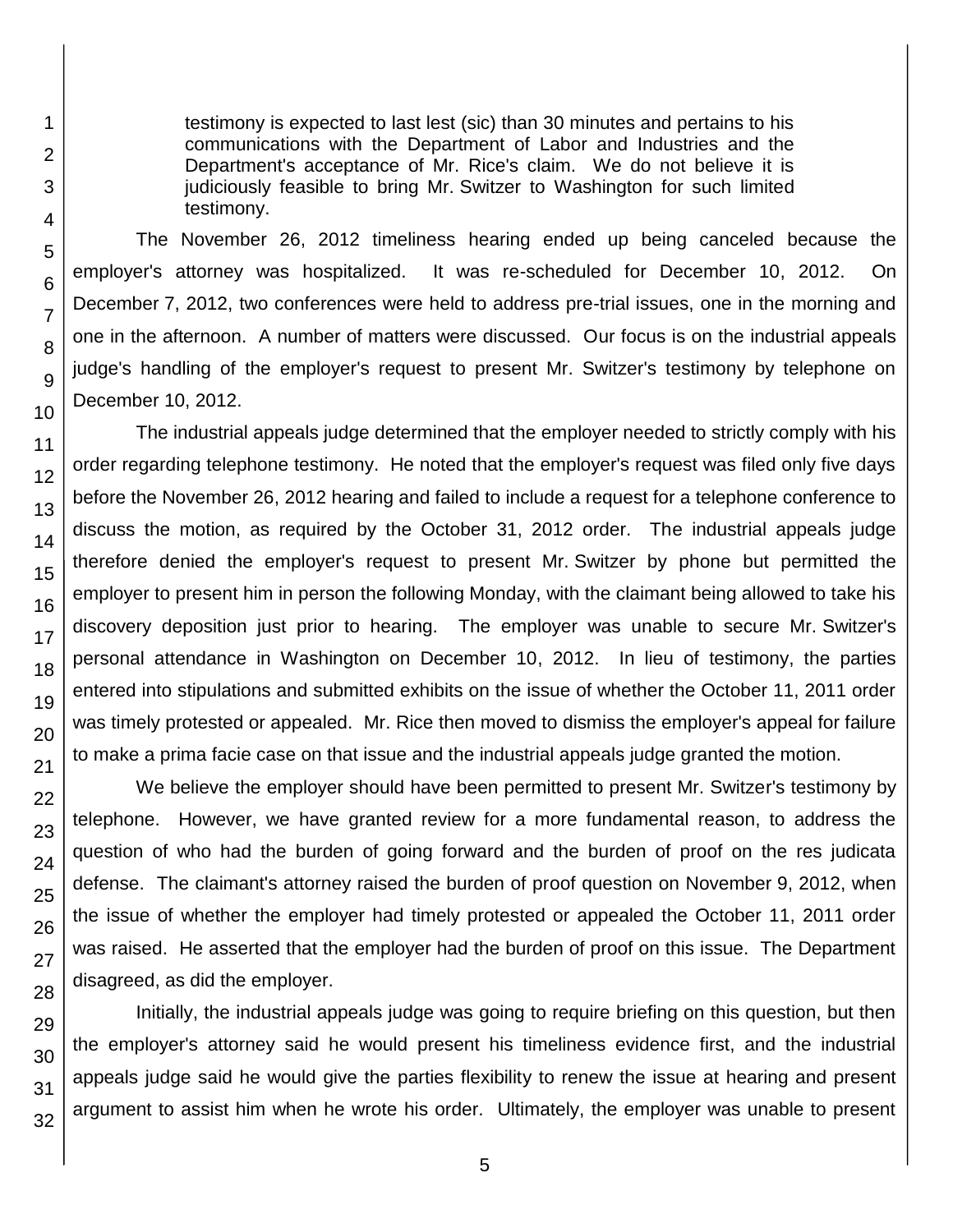1 2 3 4 5 any witnesses on timeliness at the December 10, 2012 hearing, so the parties resorted to stipulations and exhibits; the claimant moved to dismiss the employer's appeal; and the industrial appeals judge granted the motion, relying on the proposition that: "In an employer appeal, the employer must first present evidence sufficient to make a prima facie case. *In re Christine Guttromson*, BIIA Dec., 55,804 (1981)." Proposed Decision and Order, at 3.

6 7 8 9 *Guttromson* does not apply to an affirmative defense raised by Mr. Rice. For the Board to have jurisdiction over an appeal, there must be a timely appeal from a Department order. Falcon Waterfree Technologies had the burden of proving it filed a timely appeal of the March 12, 2012 Department order. The Board file shows that it did.

10 11 12 13 14 15 16 17 18 Beyond that, a defending party is free to assert the affirmative defense of res judicata. If the issue raised by the appellant has already been decided by a prior final Department order, then the Board does not have subject matter jurisdiction to address the same issue again and the appeal must be dismissed. But it is well established that it is up to the party asserting the affirmative defense of res judicata to prove it. CR 8(c); *In re Daniel A. Gilbertson*, Dckt. No. 89 2865 (November 7, 1990); *Luisi Truck Lines v. Wash. Utils. & Transp. Com*, 72 Wn.2d 887, 894 (1967); *Hisle v. Todd Pac. Shipyards*, 151 Wn.2d 853, 865 (2002). Because he was the party raising the res judicata defense, Mr. Rice had the burden of proving that the October 11, 2011 order was a final and binding determination on the question of claim allowance.

19 20 21 22 23 24 25 26 27 Because the industrial appeals judge placed the burden on the wrong party, the March 1, 2013 Proposed Decision and Order is vacated. This order is not a final Decision and Order of the Board within the meaning of RCW 51.52.110. The appeal is remanded to the hearings process, as provided by WAC 263-12-145(4), for further proceedings as indicated by this order. On remand, Mr. Rice shall have the burden of going forward and the burden of proof with respect to his affirmative defense of res judicata. The industrial appeals judge shall also address outstanding motions, and correct the problems we have noted with the exhibits. Unless the appeal is settled or dismissed, the industrial appeals judge will issue a new Proposed Decision and Order. The new order will contain findings and conclusions as to each contested issue of fact and law. Any party

- 28 29 30
- 31